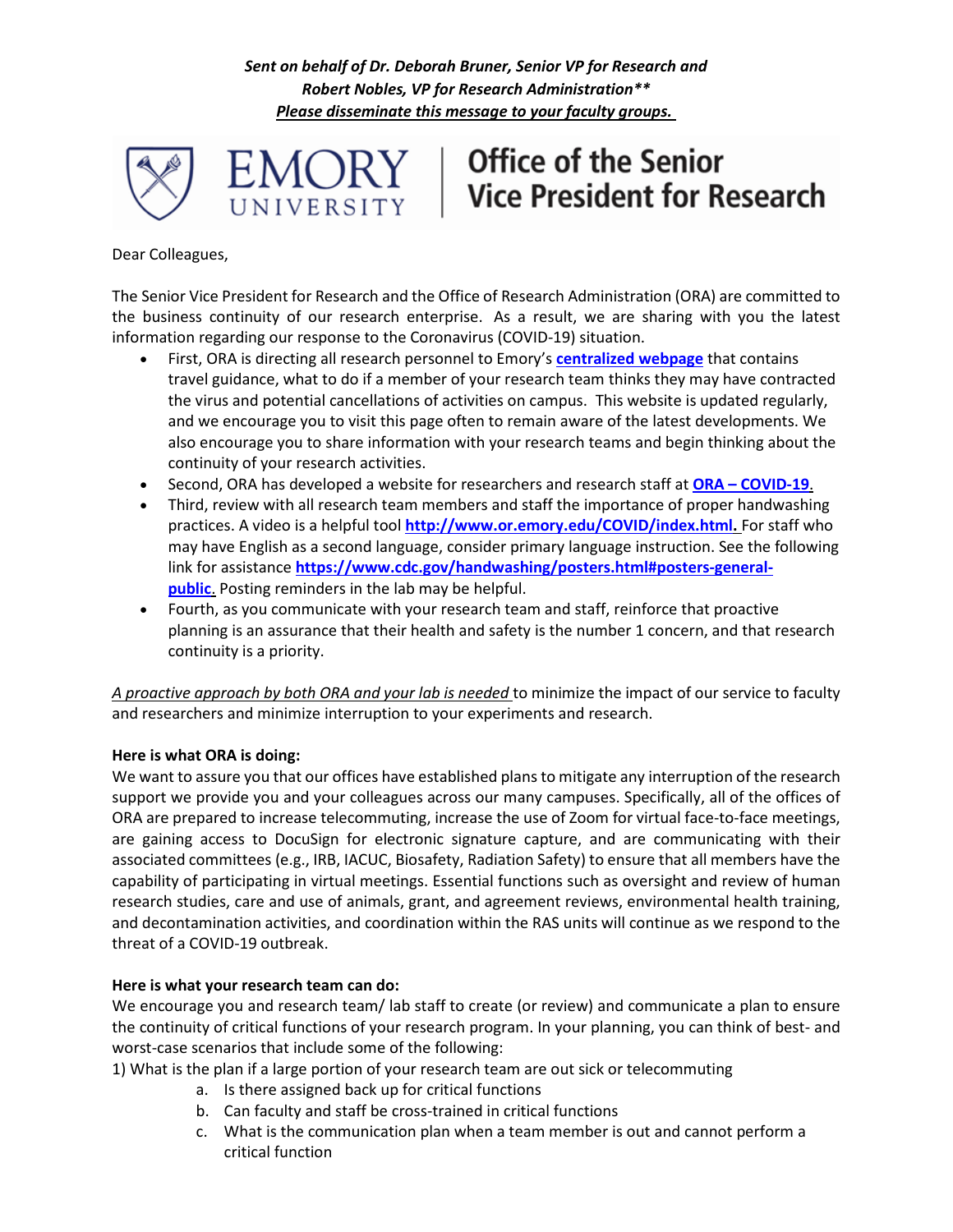2) Have you taken inventory of essential research infrastructure and reviewed university plans or contacts for maintaining critical functions such as animal care, power, telecommunications, electronic systems, etc.

3) Have you taken inventory of essential research related supplies and planned for possible delays in ordering or shortages of personal protective equipment (PPE) or other supplies.

4) Have you assigned someone on your team to check for and communicate to the research team updated guidance from the university website and the ORA research website on COVID19. Follow any guidance on need for more frequent decontamination of laboratories and workspaces if they are issued.

5) Research collaborators at other sites may be negatively impacted by COVID-19, is there a contact list, coordination and communication of essential multi-site functions.

## **Frequently Asked Questions and Research Issues to Consider:**

We have begun receiving numerous questions from researchers and research administrators, so we have compiled a list of items that may be helpful to you as you prepare your research teams for continuity procedures:

- Discuss approaches of research continuity now in the event that some personnel are unable to come to work. Such advanced planning will make future decisions straightforward and minimize disruption to research activities.
- Take an inventory of procedures that require regular personnel attention (e.g., cell culture maintenance, human and animal studies, etc.).
- Depending upon the nature of your research, you might consider prioritizing work that can only be carried out in your research facility. Stockpiling results and data that could be analyzed remotely in the future is a potential option that might create future flexibility.
- Think about saving samples more frequently if you are carrying out a long-term experiment and if it is feasible to freeze or otherwise capture samples at specific steps.
- Identify any research experiments that can be ramped down or delayed, should the need arise.
- Coordinate with the other offices with which you work if they are conducting critical functions.
- Ensure that members of the research team have access to information they need to carry out work remotely. Examples of the types of research work that can be performed remotely include data analysis, literature reviews, writing proposals, reviews, or research papers, writing the background sections of theses, computational work, meetings, discussions, etc.
- Confirm that you have access to contact information for your staff and key contacts on campus.
- Cross-train research staff to fill in for others who may be out sick or unable to come to work, including documenting step-by-step instructions for team members who may be asked to cover for their colleagues.
- Maintain a sufficient inventory of critical supplies that may be impacted by global shipping delays.
- Review contingency plans and emergency procedures with your research team and related staff.
- Communicate significant planned absences and/or lab closures to departmental administrators, and contact Environmental Health & Safety Office if you need assistance with decontamination procedures.
- Be thoughtful about travel to conferences and other research-related trips.
	- o Currently, we have not received any federal guidance relating to charges to awards for non-refundable travel, conferences, and related expenses due to COVID-19. Please continue to follow the University Travel Policy and general cost principles described in Uniform Guidance.
	- o The Centers for Disease Control and Prevention (CDC) created **[travel](https://www.cdc.gov/coronavirus/2019-ncov/travelers/index.html)  [guidelines](https://www.cdc.gov/coronavirus/2019-ncov/travelers/index.html)** that have been implemented by the University. New CDC guidance directs travelers to stay home for 14 days from the time they left countries that have a Level 3